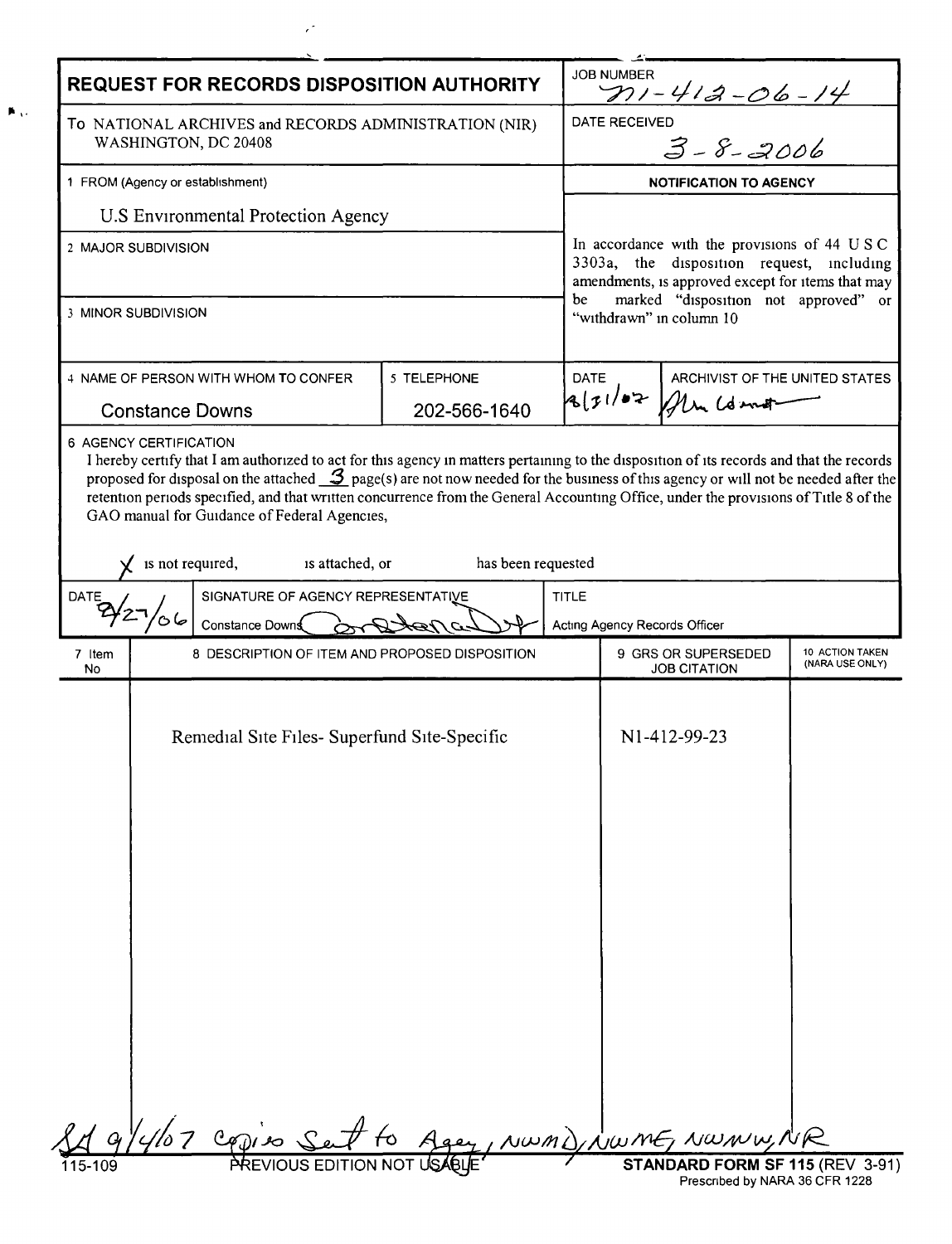# **EPA Records Schedule 014**

**Status:** Final, *02/29/2008*

**Title:** Remedial Site Files - Superfund Site-Specific

**Program:** Superfund

**Applicability:** Agency-wide

**Function:** 108-024-01-02 - Clean Up Contaminated Land

# **NARA Disposal Authority:**

This schedule authorizes the disposition of the record copy in any media (media neutral), excluding any records already in electronic form. Records designated for permanent retention must be transferred to the National Archives in accordance with NARA standards at the time of transfer.

•  $N1-412-06-14$ 

# **Description:**

Consists of site-specific records relating to activities conducted at remedial sites by EPA and non-EPA lead entities (e.g., PRP, state, federal facilities, other). Includes:

Pre-record of decision (ROD) records - Examples of specific documents include correspondence and memoranda, quality assurance project plans (QAPPs), endangerment assessment, risk assessment, health and safety plans, potentially responsible party (PRP) searches and investigations, projects operations plans (POPs), remedial investigation (RI) reports, feasibility study (FS) reports, proposed plans for selected remedial action, and applicable or relevant and appropriate requirements (ARARs), congressional inquiries, community relations plans and other site-specific public awareness records. Also includes a headquarters pre-ROD review package, including site-specific review requirement and review.

Post-ROD records - Examples of specific documents include correspondence and memoranda, the ROD, state concurrence letters, ROD delegation documents, responsiveness summaries, work assignments, progress reports, and other documents related to the remedial design and remedial action phases.

Operation and Maintenance (0 and M) records - Examples of specific documents related to long-term treatment measures needed to achieve cleanup objectives include correspondence and memoranda, operation and maintenance plans, monitoring agreements, sampling and analysis data, inspection reports, construction completion documentation packages, site close out, and NPL deletion packages.

## **Disposition Instructions:**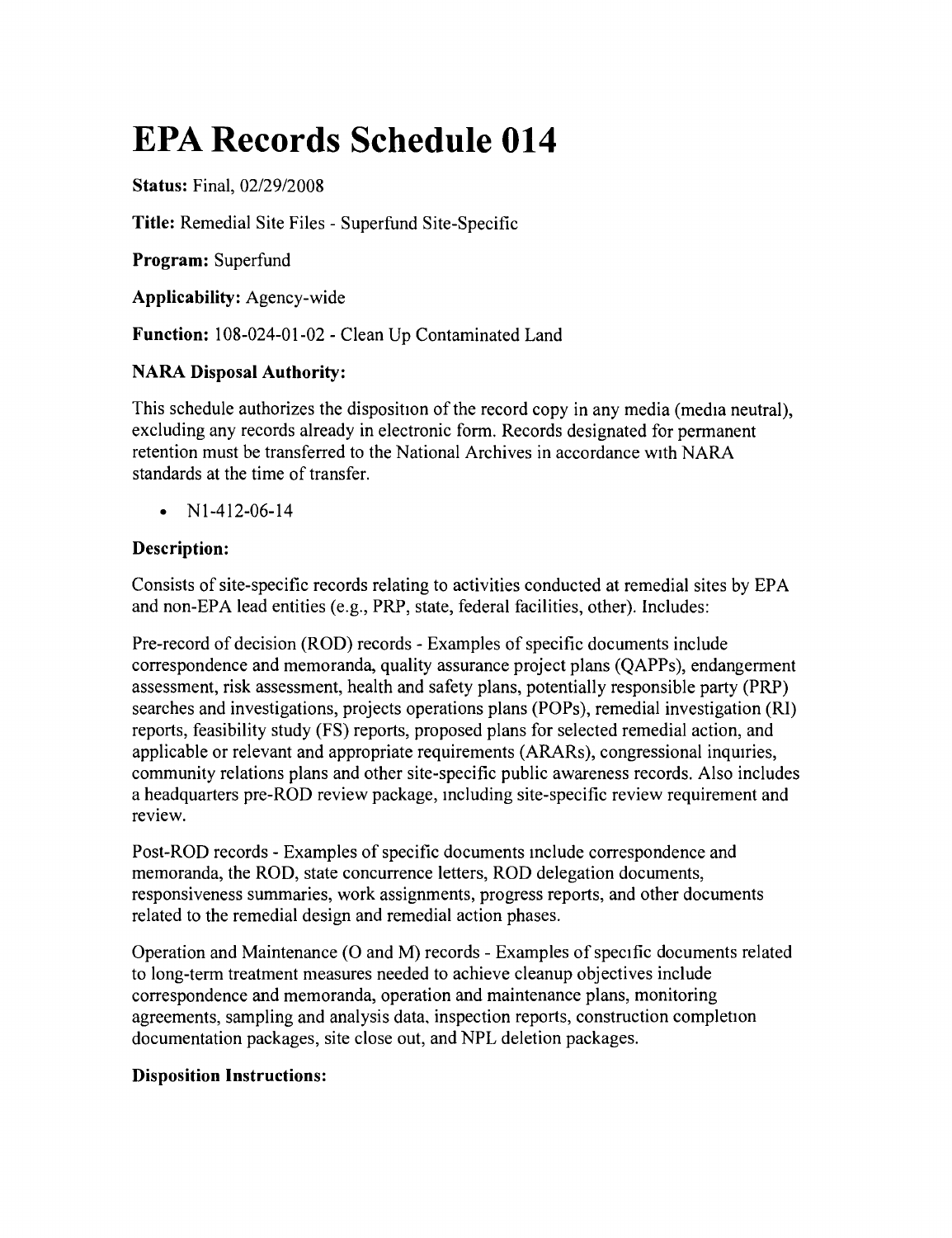Item a(1): Record copy - Nonelectronic

- • Permanent
- Close inactive records at issuance of ROD for the site or operable unit and appropriate milestones thereafter.
- Transfer to the National Archives 30 years after file closure.

Item a(2): Record copy - Electronic

- • Permanent
- Close inactive records at issuance of ROD for the site or operable unit and appropriate milestones thereafter.
- Transfer to the National Archives 5 years after file closure, with any related documentation and external finding aids, in a format as specified in 36 CFR 1228.270 or standards applicable at the time.

Item a(3): Electronic copy of records transferred to the National Archives

- • Disposable
- • Close file upon transfer to the National Archives
- Delete after electronic record copy is successfully transferred to the National Archives.

#### Guidance:

The regional unit responsible for managing the remedial process is responsible for managing and implementing the disposition and determining the appropriate milestones for these records in accordance with this schedule. Remedial site file records for federal facilities (National Contingency Plan (NCP) 40 CFR 300.5) are the responsibility of the lead agency and copies maintained by EPA may be destroyed when no longer needed

Records documenting the decision-making process are captured in the administrative record (AR) for the site and are scheduled as EPA 019.

Other Superfund site-specific schedules include: EPA 001 for grants and other program support agreements; EPA 013 for removal site files; EPA 018 for sampling and analytical data files; EPA 020 for contract management records; EPA 024 for cost recovery; and EPA 025 for enforcement actions.

Microform copies are to be produced In accordance with standards in 36 CFR 1230.10 and 1230.20 It is recommended that the unit retain a silver set as well as diazo sets on site which will simplify making copies.

Records containing sensitive information must be shredded or otherwise definitively destroyed to protect confidentiality.